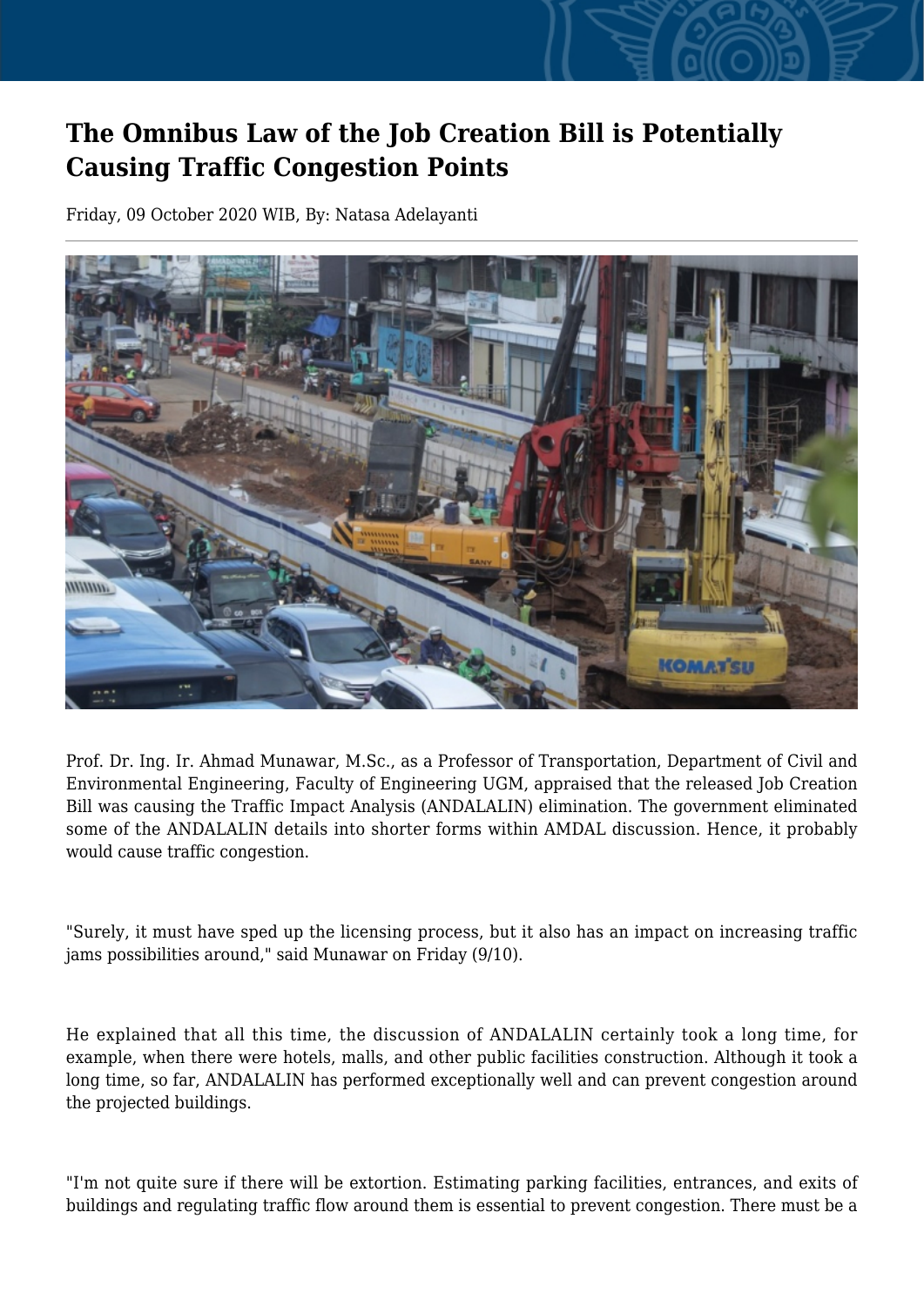thorough traffic survey within a certain radius from the building. This process indeed requires a long time and in-depth analysis," explained the senior researcher from the UGM Center for Transportation and Logistics Studies (PUSTRAL).

Seeing this condition, Munawar hopes that if there is a review of the Job Creation Bill, hopefully, ANDALALIN will remain to be implemented to prevent traffic jams.

UGM Student Open Letter

Meantime, the UGM student alliance proposed an open letter to UGM academics. In an open letter submitted by the UGM leadership and represented by the Director of Student Affairs, Dr. R. Suharyadi, M.Sc., they assessed that there were procurements in the Job Creation Bill that were not based on the prevailing rules, principles, and regulations.

"There are many streams of rejection expressed in various forms. Besides, it remained to rise long before ratification and post-ratification," the letter said.

Moreover, the condition during the Covid-19 pandemic must be a threat to all Indonesians' health and safety. This condition has been worsened by another impact, namely the economic recession.

"All Indonesian have given great hope and trust to governmental officials and leaders to encourage Indonesia and escape from the Covid-19 virus pandemic circle by prioritizing policies that are only necessary to make," added the students.

He also continued that UGM academicians have a significant responsibility to complete UGM's vision, mission, and values for the Indonesian nation's progression.

Author: Satria-Gloria Photo: Kompas.com Translator: Natasa A

## **Related News**

- [UGM Expert Highlights the Pros and Cons Points of the Job Creation Bill](http://ugm.ac.id/www.ugm.ac.id//en/news/20177-ugm-pukat-corruption-problematic-process-and-substance-in-the-bill-of-cipta-kerja)
- [Motor Vehicle Users in the Greater Jakarta Increased Up To 27.5%](http://ugm.ac.id/www.ugm.ac.id//en/news/19129-faculty-of-social-and-political-sciences-held-omnibus-law-discussion)
- [UGM PUKAT Corruption: Problematic Process and Substance in the Bill of "Cipta Kerja"](http://ugm.ac.id/www.ugm.ac.id//en/news/5812-due-to-bureaucracy-development-of-urban-public-transportation-experienced-obstacles)